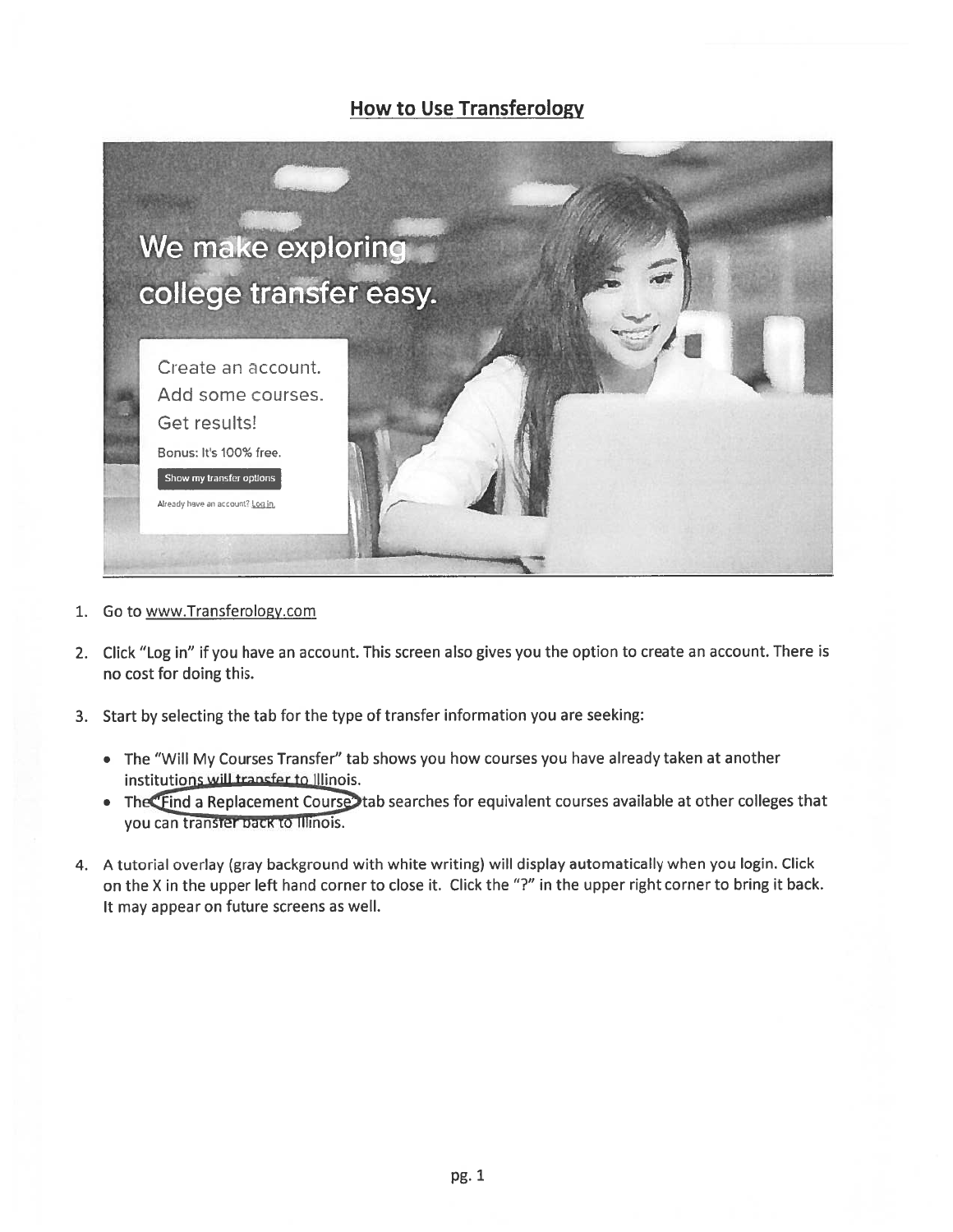|                                              | $\sqrt{2}$ Transferology                                                                                                                                                                                        |              |            | ← Find a Replacement Course<br>$\Delta$ Jer<br>→ Will My Courses Transfer? |  |  |                     |  |
|----------------------------------------------|-----------------------------------------------------------------------------------------------------------------------------------------------------------------------------------------------------------------|--------------|------------|----------------------------------------------------------------------------|--|--|---------------------|--|
| + Courses (0)                                | * Matches (0)<br><b>*</b> Favorites (0)                                                                                                                                                                         |              |            |                                                                            |  |  |                     |  |
| Courses                                      |                                                                                                                                                                                                                 |              |            |                                                                            |  |  |                     |  |
|                                              | $\leftrightarrow$ Find a Replacement Course                                                                                                                                                                     |              |            |                                                                            |  |  |                     |  |
|                                              | Search for courses to complete at another school that you can transfer back to your current institution.<br>Planning to go to a new school? Search Will My Courses Transfer? to see how your credits may apply. |              |            |                                                                            |  |  |                     |  |
| School You Ca                                |                                                                                                                                                                                                                 |              | Start Over | Courses                                                                    |  |  | Q Soarch for Matche |  |
| University Of Illinois At Urbana - Champaign |                                                                                                                                                                                                                 |              |            | ← Start adding classes here                                                |  |  |                     |  |
| Courses                                      | Requirement Categories                                                                                                                                                                                          |              |            |                                                                            |  |  |                     |  |
| <b>HIST - HISTORY</b>                        |                                                                                                                                                                                                                 |              |            |                                                                            |  |  |                     |  |
|                                              | Don't see your course listed? Add it yourself.<br>Title                                                                                                                                                         | <b>Hours</b> |            |                                                                            |  |  |                     |  |
| <b>Course</b><br><b>HIST100</b>              | Global History                                                                                                                                                                                                  | з            | ÷          |                                                                            |  |  |                     |  |
| <b>HIST105</b>                               | Latin America to Independence                                                                                                                                                                                   | 3            | ÷          |                                                                            |  |  |                     |  |
| <b>HIST106</b>                               | Modern Latin America                                                                                                                                                                                            | з            | ÷          |                                                                            |  |  |                     |  |
| <b>HIST110</b>                               | History of Africa                                                                                                                                                                                               | з            | ÷          |                                                                            |  |  |                     |  |

## **Find a Replacement Course**

- 1. Enter the University of Illinois at Urbana Champaign as the "School You Currently Attend." (Suggest using the key word, "Urbana" for auto-fill search.)
- 2. Enter the subject area of the course needed, as in this example, History.
- 3. A list of courses will populate. These are Illinois courses in the specified subject. Click the green "+" sign to select a course. Multiple courses can be selected.
- 4. Click "Search for Matches."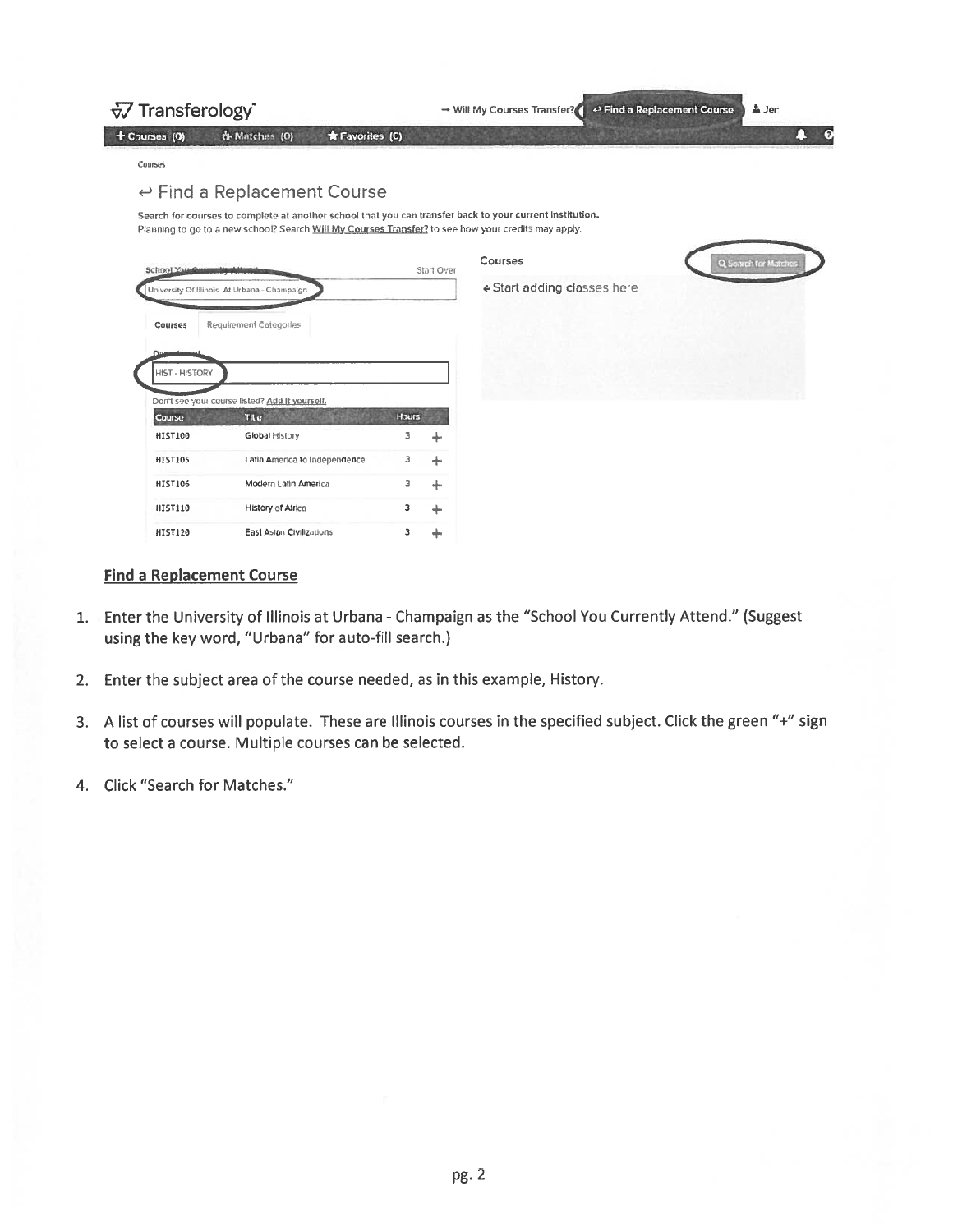| $\sqrt{2}$ Transferology                                                                                                                                 | $\rightarrow$ Will My Courses Transfer? | ↔ Find a Replacement Course                                                       | $\Delta$ Jen               |
|----------------------------------------------------------------------------------------------------------------------------------------------------------|-----------------------------------------|-----------------------------------------------------------------------------------|----------------------------|
| + Courses (1)<br>th Matches (30)<br>Favorites (0)                                                                                                        |                                         |                                                                                   | $\boldsymbol{\Theta}$<br>П |
| / Matches<br>Courses                                                                                                                                     |                                         |                                                                                   |                            |
| <b>30 Schools Found</b>                                                                                                                                  | Looking for a particular school?        |                                                                                   |                            |
| ilter by school or city name                                                                                                                             |                                         | Q Search                                                                          | El Add More Courses        |
| Showing 1 - 30<br>← First<br>< Previous                                                                                                                  |                                         | Next ><br><b>Sort</b>                                                             |                            |
| Eastern Illinois University +<br>$1$ of $1$<br>Charleston, IL (44 miles away)<br>Match<br>4 year Public - View Full Profile                              |                                         | <b>Best Match</b><br>Filter:<br>홀홀스스스<br>Any distance<br>\$\$\$88<br>from 61821   | Ÿ                          |
| Wabash College<br>1 <sub>of</sub> 1<br>Crawfordsville, IN (72 miles away)<br>Match<br>4 year, Private not-for-profit - View Full Profile                 |                                         | Any State<br>48888<br>Any tuition amount<br>$S$ $S$ $S$ $S$ $S$<br>Any population |                            |
| Ivy Tech Community College Of Indiana<br>1 of 1<br>Indianapolis, IN (114 miles away)<br>Match<br>2 year, Public - View Full Profile                      |                                         | Any school type<br>Any year<br>\$ \$ 8 % %<br>Favorites only                      |                            |
| University of Illinois At Chicago $\triangle$<br>1 <sub>of</sub> 1<br>Chicago, IL (126 miles away)<br><b>Match</b><br>4 year, Public - View Full Profile |                                         | 高高高区<br>5555                                                                      | <b>O</b> Clear fitters     |
| Loyola University Of Chicago<br>1 <sub>of</sub> 1<br>Chicago, IL (128 miles away)<br>Match<br>4 year, Private not-for-profit - View Full Profile         |                                         | 22484<br>5555                                                                     |                            |
| Northern Illinois University +<br>1 <sub>of</sub> 1<br>Dekalb, IL (129 miles away)<br>Match<br>4 year, Public - View Full Profile                        |                                         | . 2 2 2 2<br>$S$ $S$ $S$ $S$ $\overline{\overline{S}}$                            |                            |

## **Result list**

The default order of the "Match" results will begin with the best match (i.e., 1 of 1 or 2 of 3, etc.). The secondary sort feature is proximity of the college to the user's zip code. This example uses Champaign's zip code (61821). These results can be sorted or filtered by the many criteria as shown, left. Click the blue "Match" box next to the college of choice to get school-specific results.